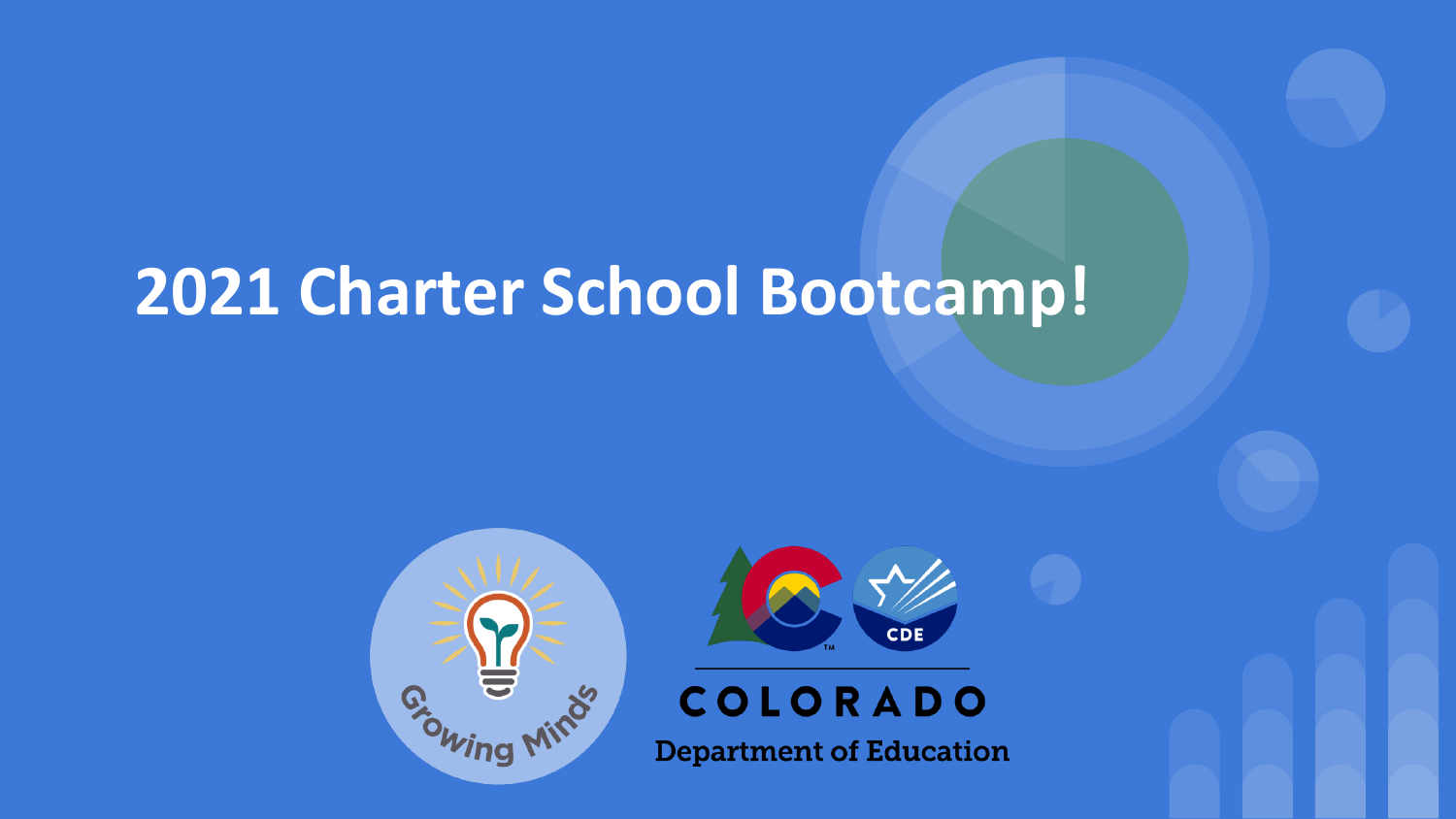## **Goal and Mission:**



Provide a comprehensive experience and information hub for new schools and their founding members to feel connected, supported, and informed through the process of starting and implementing a new Charter School in Colorado.

### We will achieve this by providing:

- new and shared knowledge around starting a charter school;
- a vast amount of resources and connections for the attendees;
- best practices, information, and effective strategies for schools to start strong and remain sustainable;
- access to experts in the field; and
- Opportunity to put information into action!
- Survey!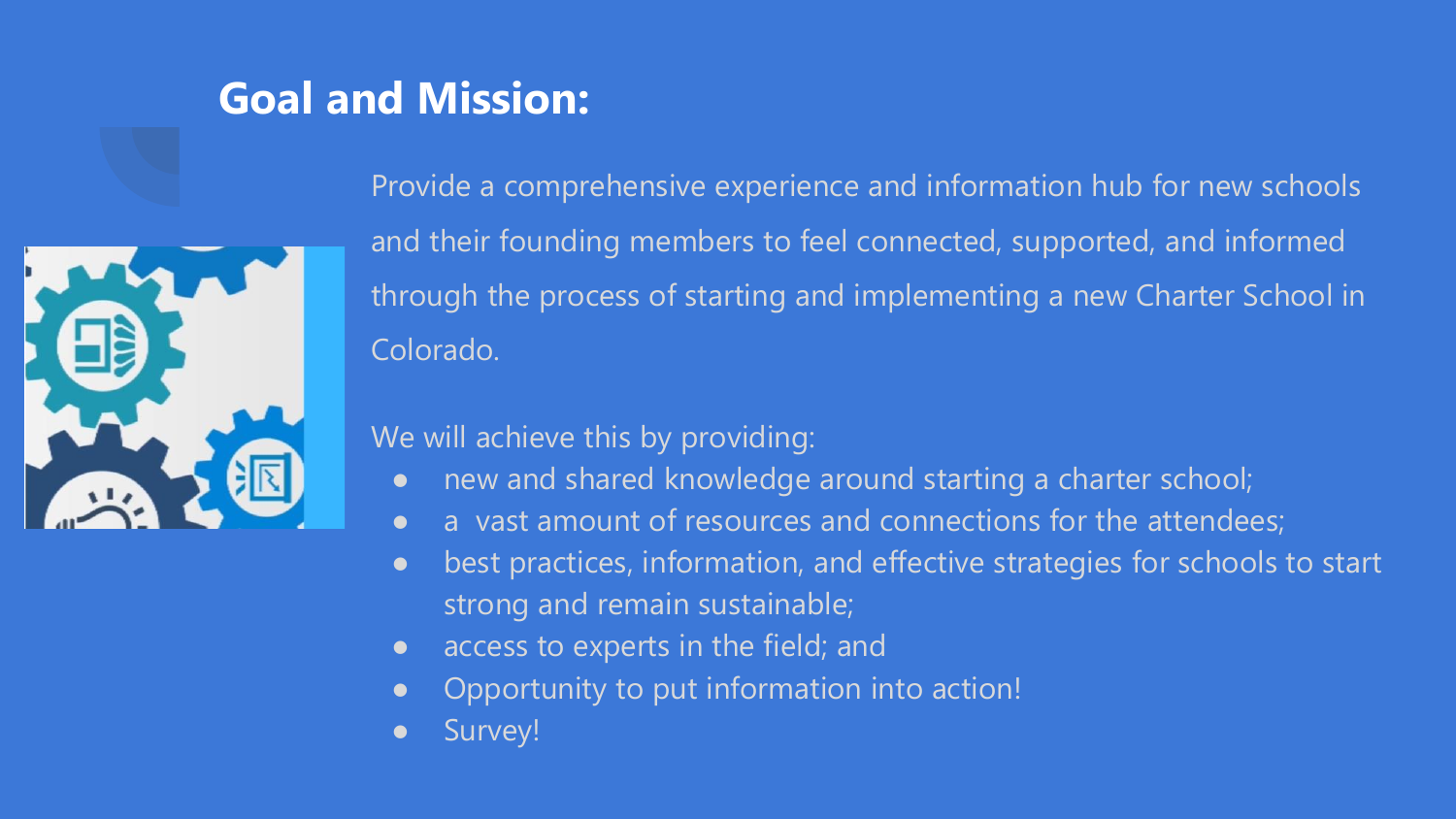## **Growing Minds, LLC**



#### **Who We Are!**

With over 20 years of experience in the educational field, we are passionate about collaborating on Global, best practices for innovative learning for all ages! We offer collaborative partnerships to develop equity for all students and educators to access programming that we can design to meet your needs. We specialize in high-quality systems, board development, curriculum design and professional development.

#### **Team Profiles:**

We offer a diverse group of coaches to support your journey: Human Resources, Replication Projects, Facility Planning, Board Development, Mission, Vision, Value Development, Grant Writing, Special Education Consult

Learn More About Us: [Team Profiles](https://www.growingmindstogether.org/contact-us)

**Contact Info: [Growingmindstogether.org](https://www.growingmindstogether.org/)**

katie@growingmindstogether.org 970-403-4262 or 970-759-6882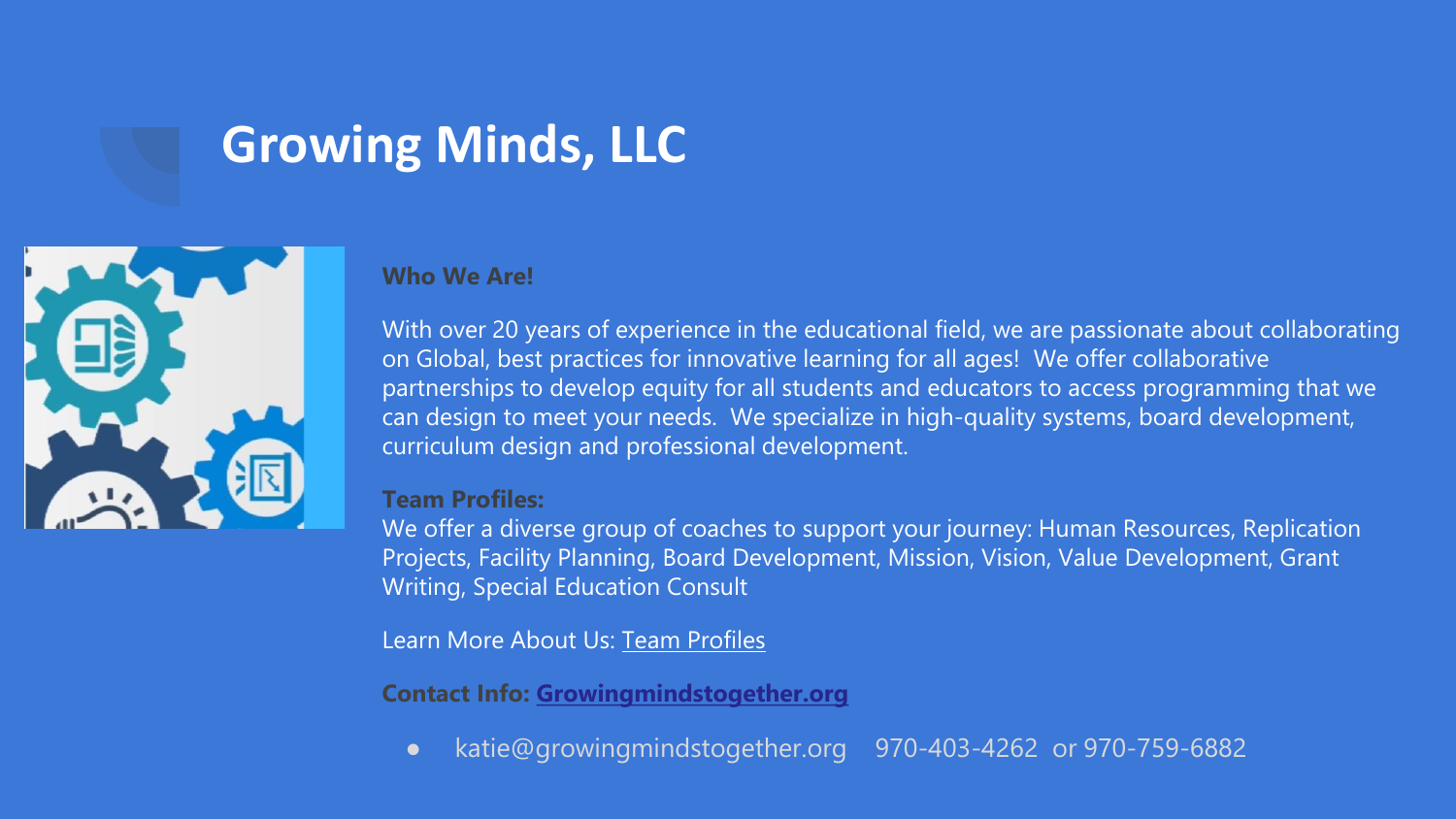## **Zoom Links for the Bootcamp**

**Passcode: Charter**

### **Wednesday June 23**

Join Zoom Meeting: <https://zoom.us/j/92397804610?pwd=aTUwUDhBVHowVHB0WnVrS0tibWNPdz09> Meeting ID: 923 9780 4610 Passcode: Charter

### **Thursday June 24**

Join Zoom Meeting: <https://zoom.us/j/91303572628?pwd=dE5mQzVtM0pqWkVxRzFxTko2dXNHdz09> Meeting ID: 913 0357 2628 Passcode: Charter

### **Friday June 25**

Join Zoom Meeting:<https://zoom.us/j/92375220274?pwd=UGlsb01pUUlZOWlFSTQxVlhtakNmdz09> Meeting ID: 923 7522 0274 Passcode: Charter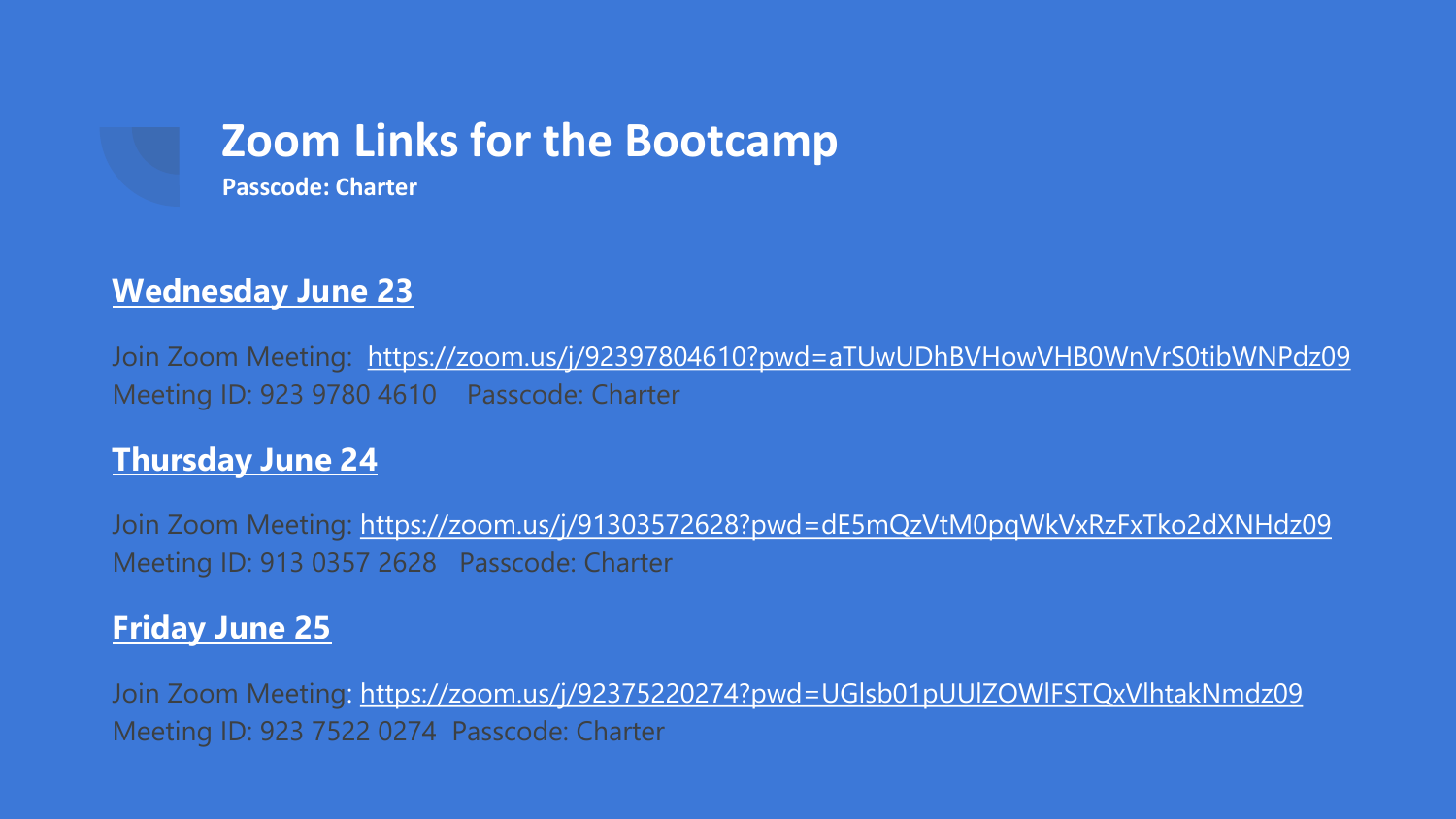## **Wednesday June 23**



| $9:00 - 9:05$  | Welcome by Bill Kottenstette                  |
|----------------|-----------------------------------------------|
| $9:05 - 9:40$  | <b>Charter School Overview &amp; Welcome</b>  |
| 9:40-10:30     | <b>Writing a Quality Charter Application</b>  |
| <b>BREAK</b>   | <b>Governor Polis Address</b>                 |
| 10:40-11:15    | Importance of writing your mission and vision |
| 11:15-11:55    | <b>Charter School Waivers</b>                 |
| <b>LUNCH</b>   |                                               |
| $12:35 - 1:45$ | <b>Panel: Authorizer Relations</b>            |
| $1:50 - 3:30$  | Workshops & Individual office hours:          |
|                | <b>Authorizer Relations</b>                   |
|                | <b>Charter Application Process</b>            |
|                | <b>Crafting your Mission and Vision</b>       |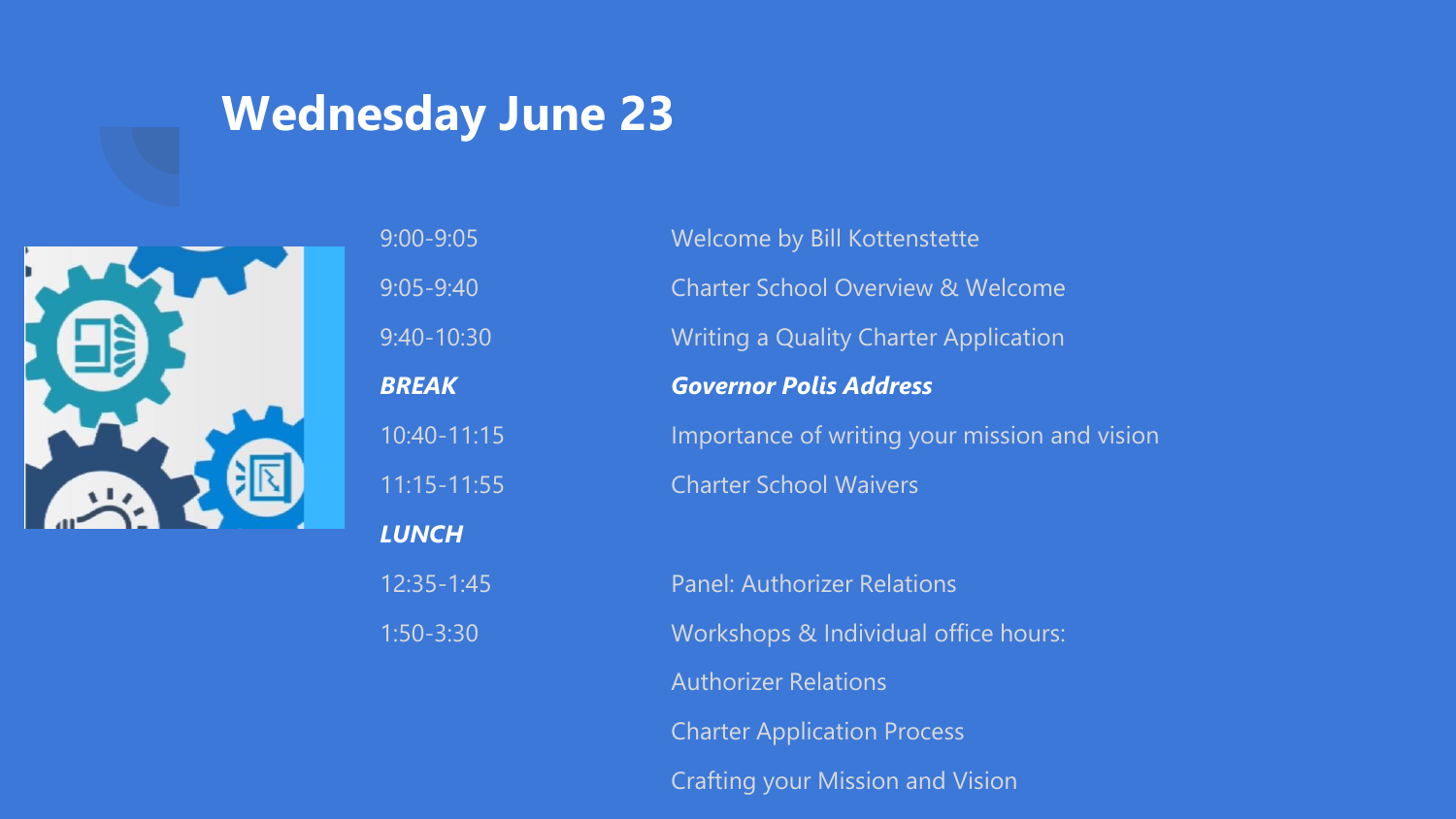## **Thursday June 24**



| $9:00 - 9:05$ | Growing Minds Welcome & Charter Video Story   |
|---------------|-----------------------------------------------|
| $9:05 - 9:40$ | <b>Budgeting 101</b>                          |
| 9:40-10:30    | <b>Facility Planning &amp; Financing</b>      |
| <b>BREAK</b>  |                                               |
| 10:40-11:30   | Governance: How to Form and Manage Your Board |
| 11:30         | <b>Charter School Story</b>                   |
| <b>LUNCH</b>  |                                               |
| 12:35-1:45    | <b>Panel: Facilities</b>                      |
| $1:50 - 3:30$ | Workshops & Individual office hours:          |
|               | <b>Budgeting &amp; Facilities</b>             |
|               | Governance                                    |
|               |                                               |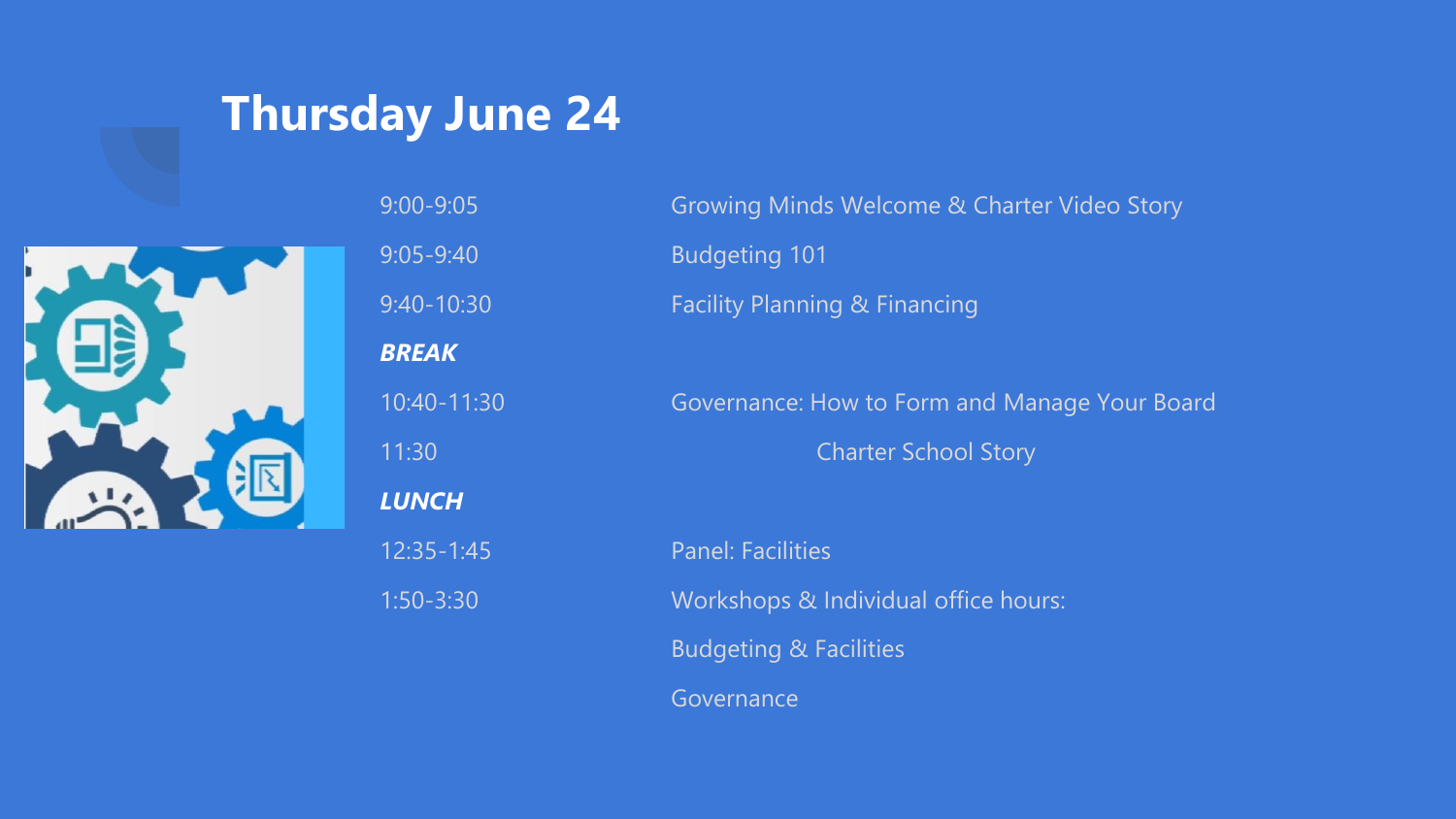# **Friday 25 June** 9:00-9:05 Welcome - Peg McMillen

*BREAK*

*LUNCH*

9:05-9:40 2021 CSP Grant 9:40-10:30 HR: What You Need to Know 10:40-11:15 Serving Special Populations 11:15-11:55 Data, Goals and Accountability

12:35-1:45 Diversity & Equity: Community-Led Framework 1:50-3:30 Workshops & Individual office hours: Operations: Food Services and Transportation School Safety: Safe 2 Tell HR: Best Practices Culture & Climate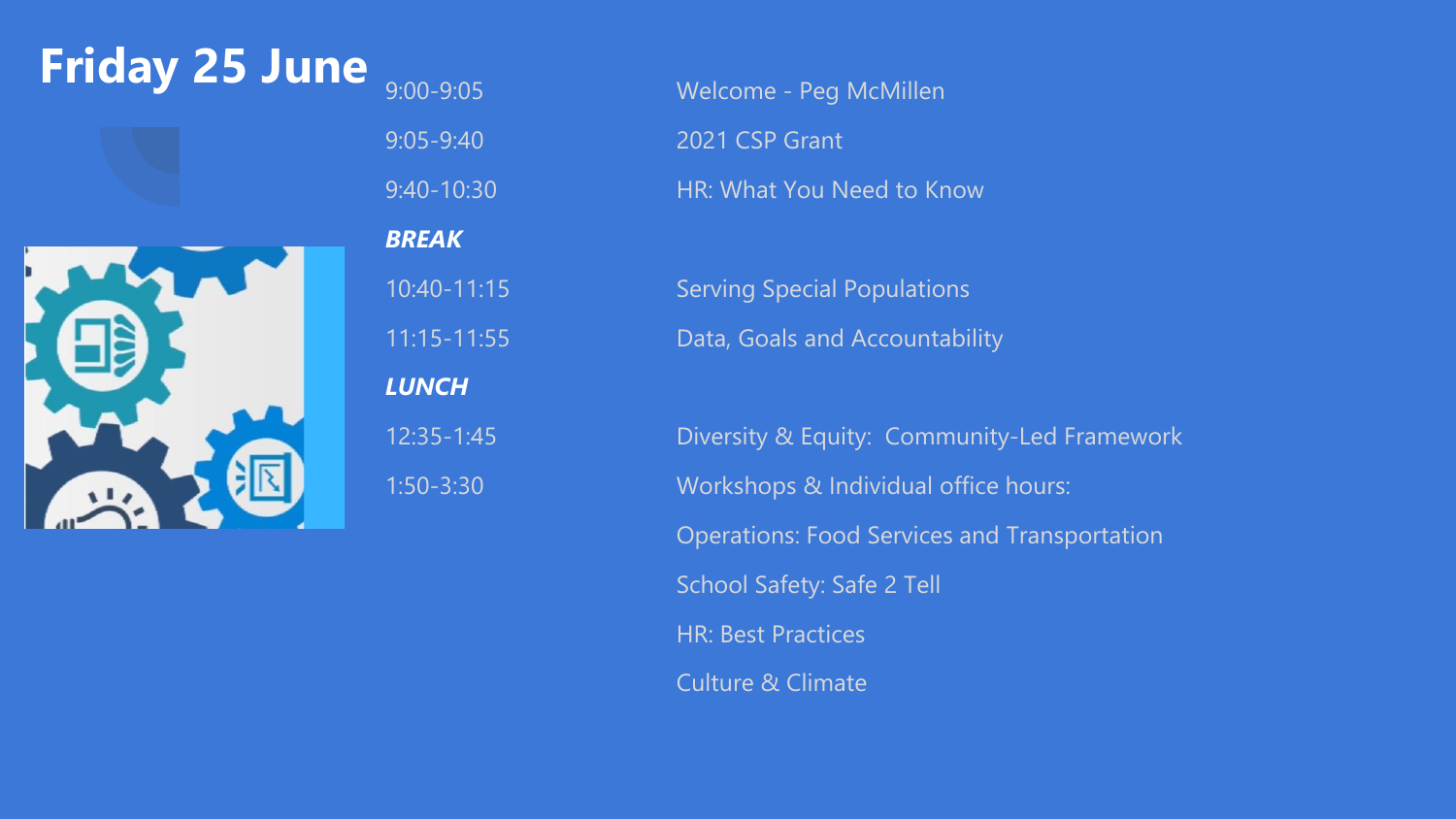## **Detailed Agenda with Presenter Information:**



[Click Here to View](https://docs.google.com/spreadsheets/d/17f0FZAJe5HN1UeK3kPfLQJanEU7Cz4o8_RLsZ7gBKsU/edit?usp=sharing)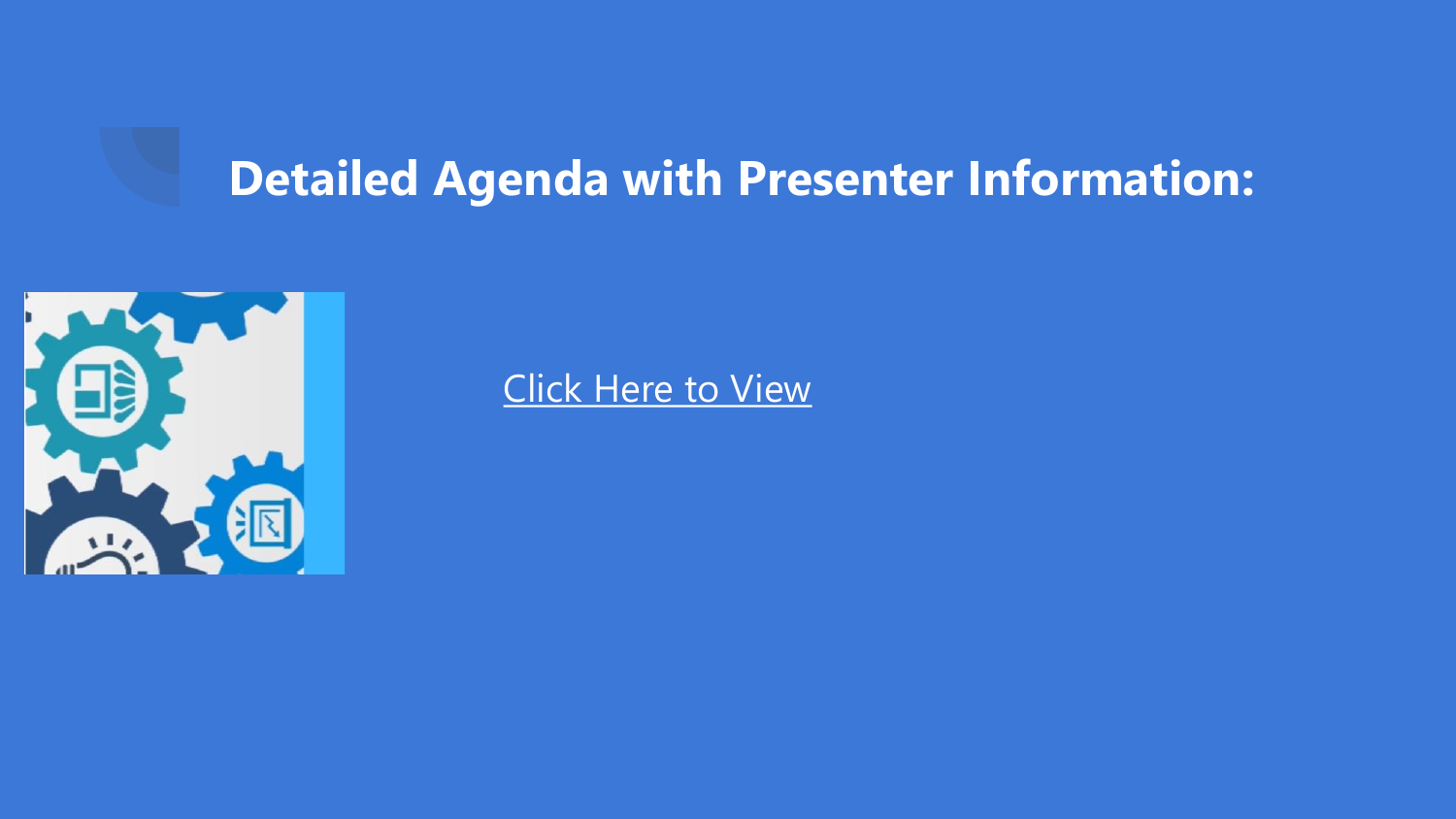

# **General Session**



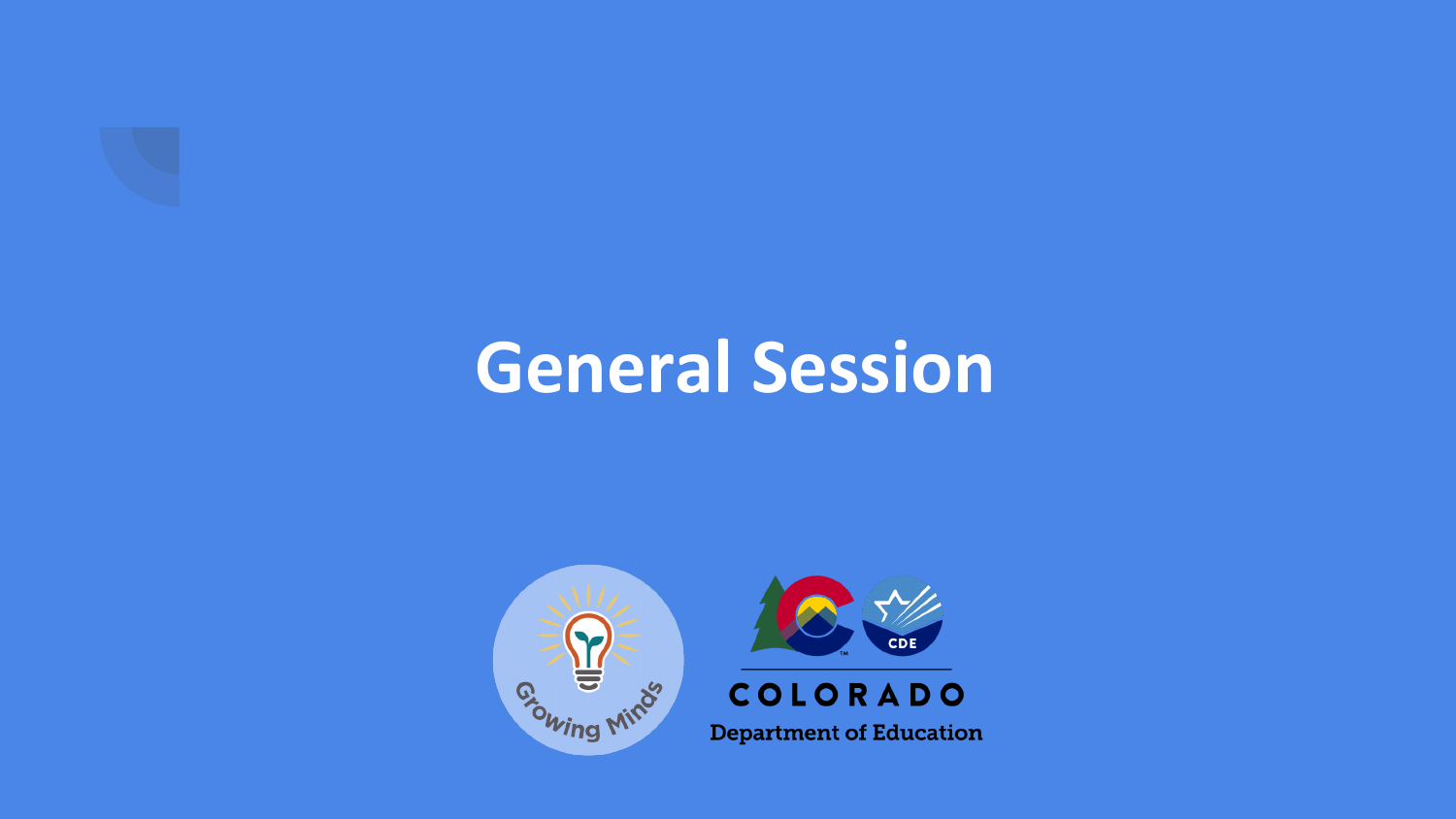## **Virtual Etiquette**



### **Entering/Exiting:**

Please make sure you are muted when entering and exiting a discussion or workshop. Please keep your camera's on so presenters know they aren't talking into the void!

### **Asking Questions:**

Use the "Chat" icon to ask questions. We will try to get as many questions answered at the end of the discussion as possible.

**Breaks:** Get up, stretch, give your eyes a rest!

### **Lunch:**

You can use this time to disconnect or connect with other participants or presenters if they are available.

#### **Participation and Engagement:**

Ask questions, add comments or suggestions to the Chat box so we can learn from each other during presentations. Fully engaged workshop time!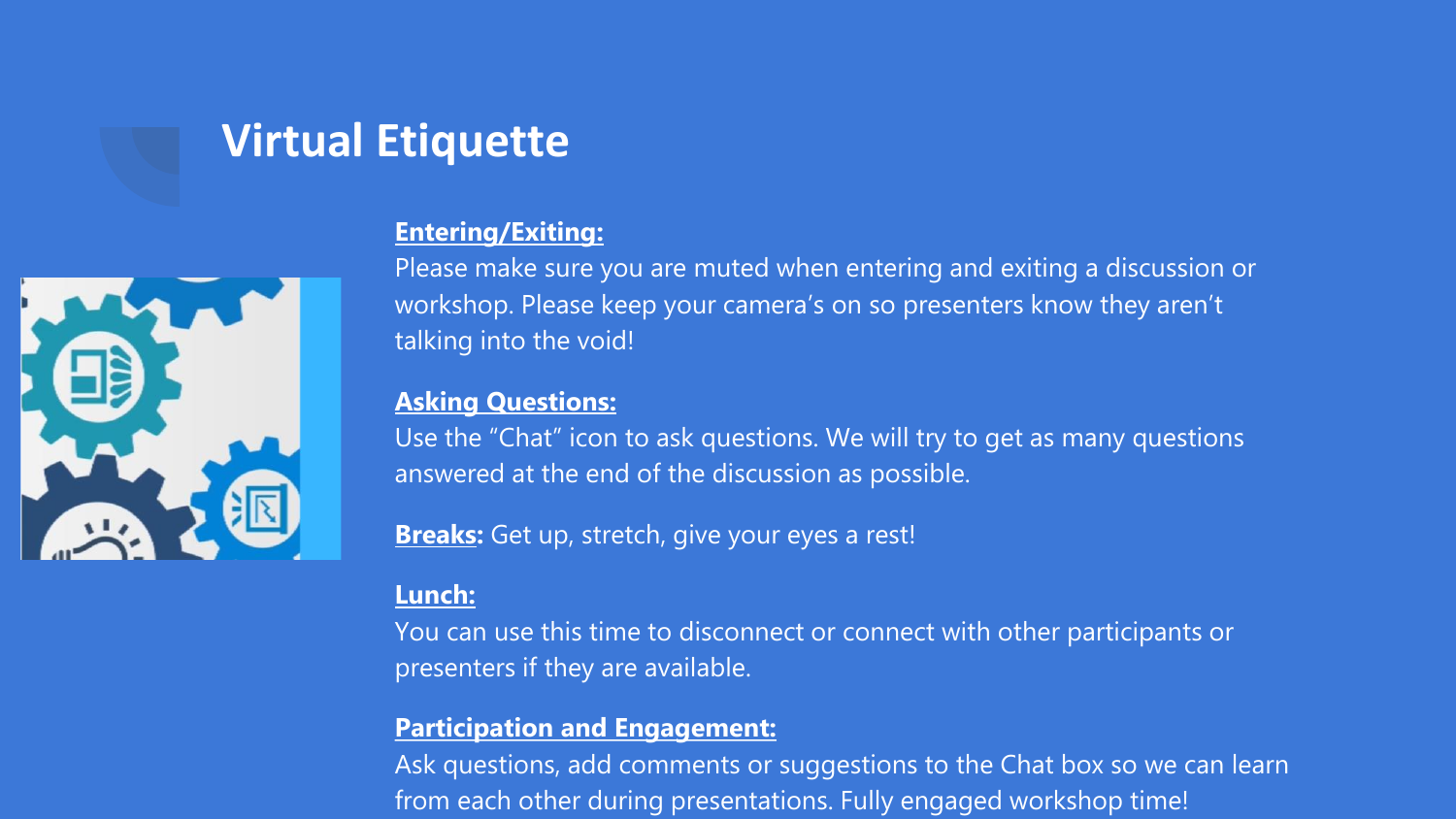# **[Directory of Presenters](https://docs.google.com/presentation/d/1sD-jTeXWWdbIfd4_wkkNefg0_lBc79yR0TL66utO6jU/edit?usp=sharing) [&](https://docs.google.com/presentation/d/1sD-jTeXWWdbIfd4_wkkNefg0_lBc79yR0TL66utO6jU/edit?usp=sharing) [Resources Toolkit](https://docs.google.com/presentation/d/1sD-jTeXWWdbIfd4_wkkNefg0_lBc79yR0TL66utO6jU/edit?usp=sharing)**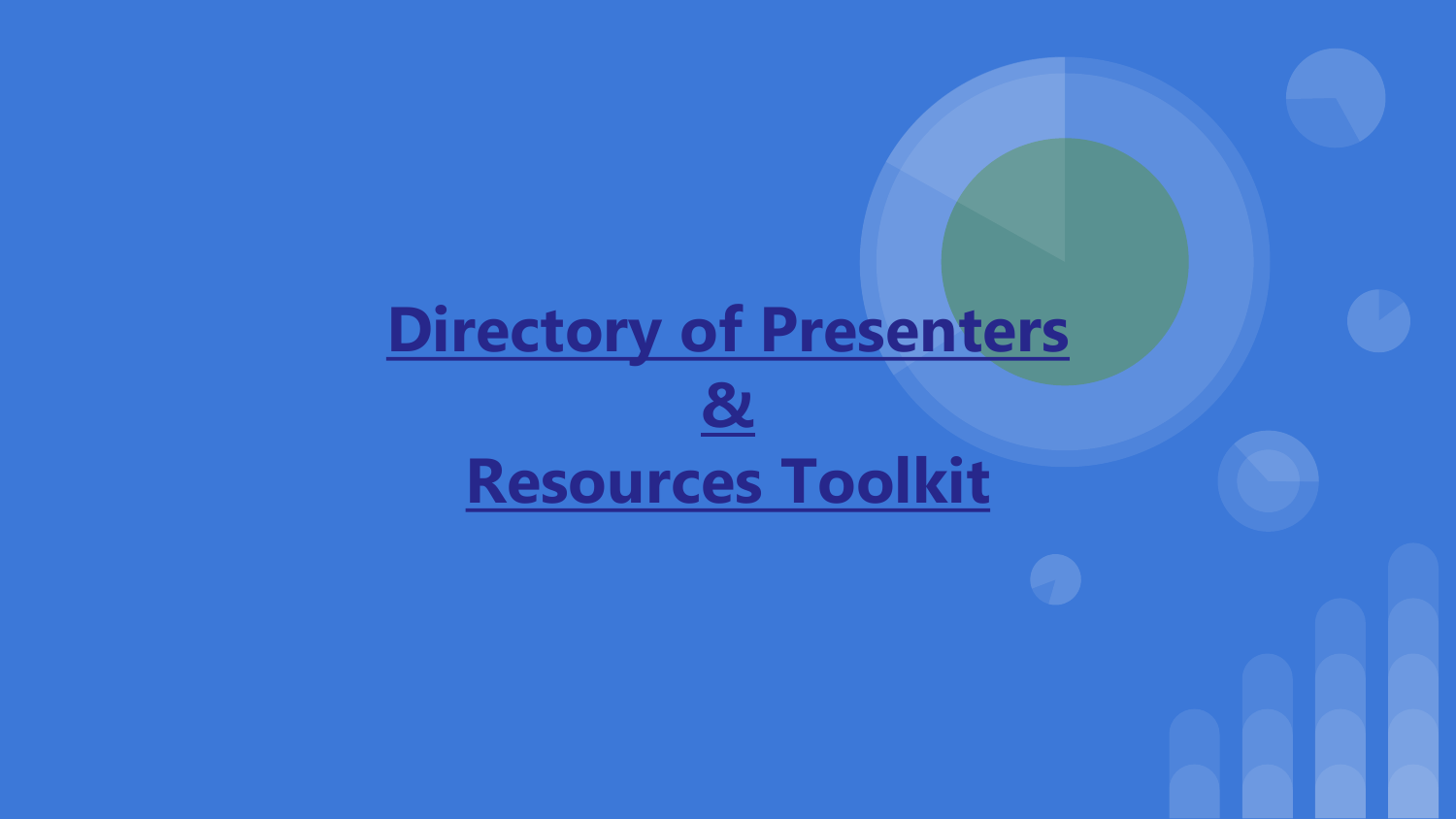

# **Workshop & Office Hours**



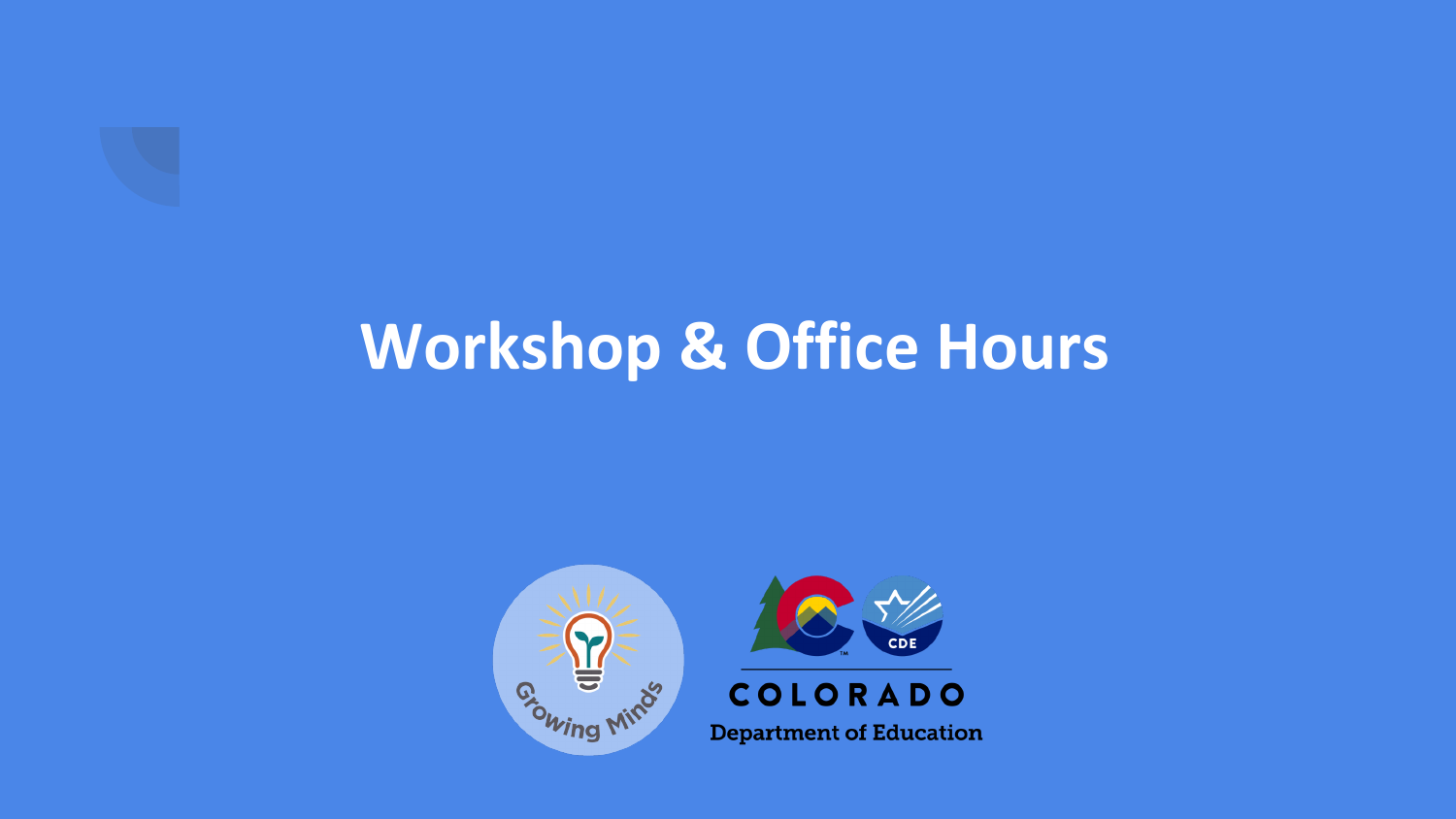# **We want your feedback!**

Please let us know how much you learned, lingering questions you may have, and how else we can support you in your planning of a Colorado charter school!

[Post-Boot Camp Attendee Survey](https://docs.google.com/forms/d/1XsPVei-uDQBXw2ASwGBIV9sIyYEJVFmnfSVR_J6Qjp0/viewform?edit_requested=true)

Survey will close Monday 5pm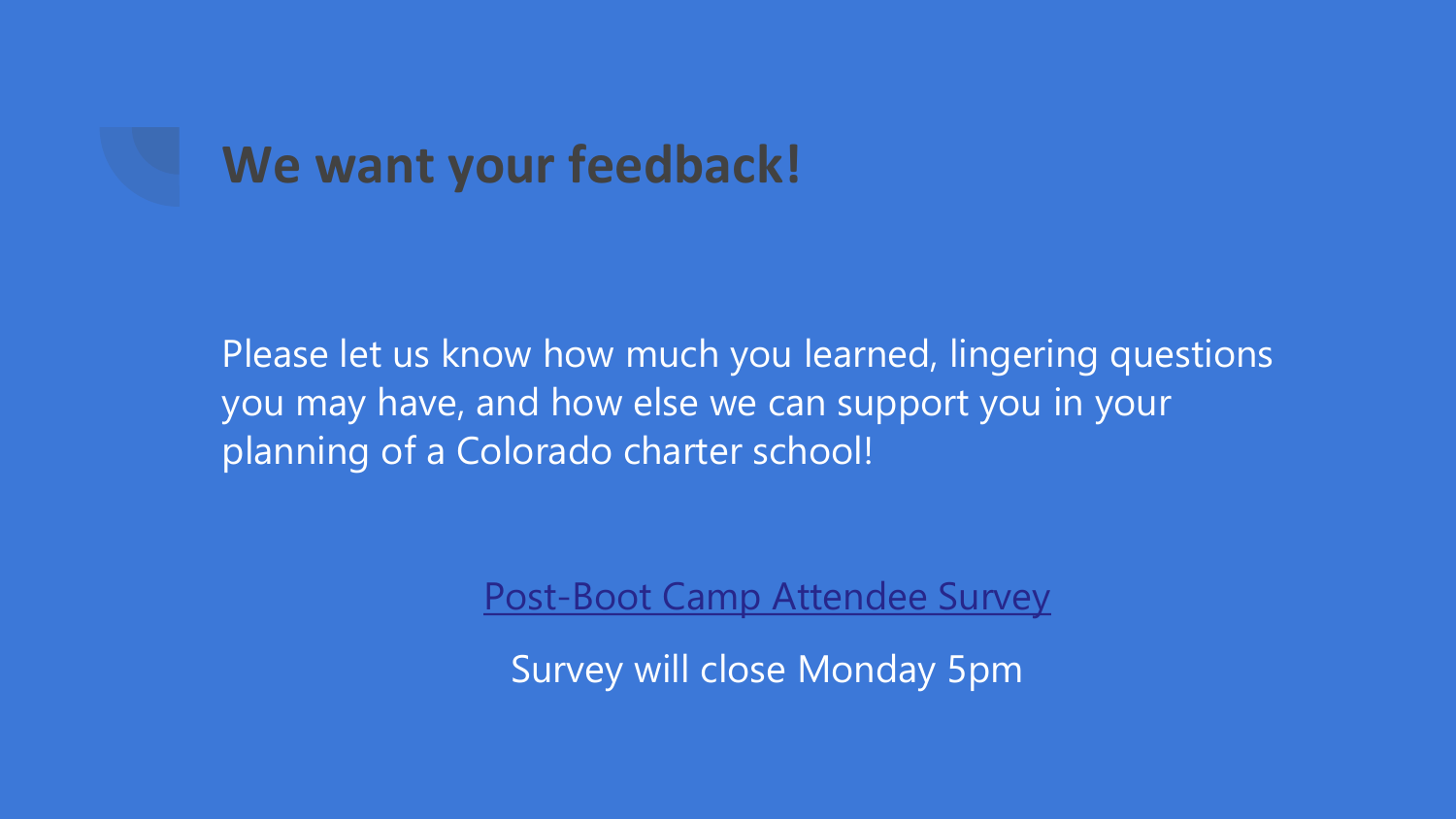## **Workshops**

**Purpose:** 

**This is a time to get specific, detailed and individual support with your questions. Bring Work! The Workshop is a working time for you, your school team to collaborate and focus on planning projects specific to the workshop topic. Our experts are there to help!**

#### **Workshop Etiquette**

**Entering and Exiting:** You are free to move from workshop to workshop. Please mute yourself when entering and exiting

**Room Selection:** You will see a menu of rooms to choose from. Select 'join'. You will enter that room. To switch to a different breakout room, select 'leave room'. The same choice menu will pop up and you can 'join' a different workshop.

**Asking Questions:** Workshops are interactive, use the Chat box to ask questions or to leave comments

**Breaks:** Take a break when you need to. Please make sure you are muted when exiting

**End when done:** Our day will conclude when your workshop is finished. There is no need to join the main room after your workshop

#### **Office Hours**

Workshop hosts will have office hours from 3:30 - 3:45p; contact the host during the Workshop and via the Chat to make arrangements to talk.

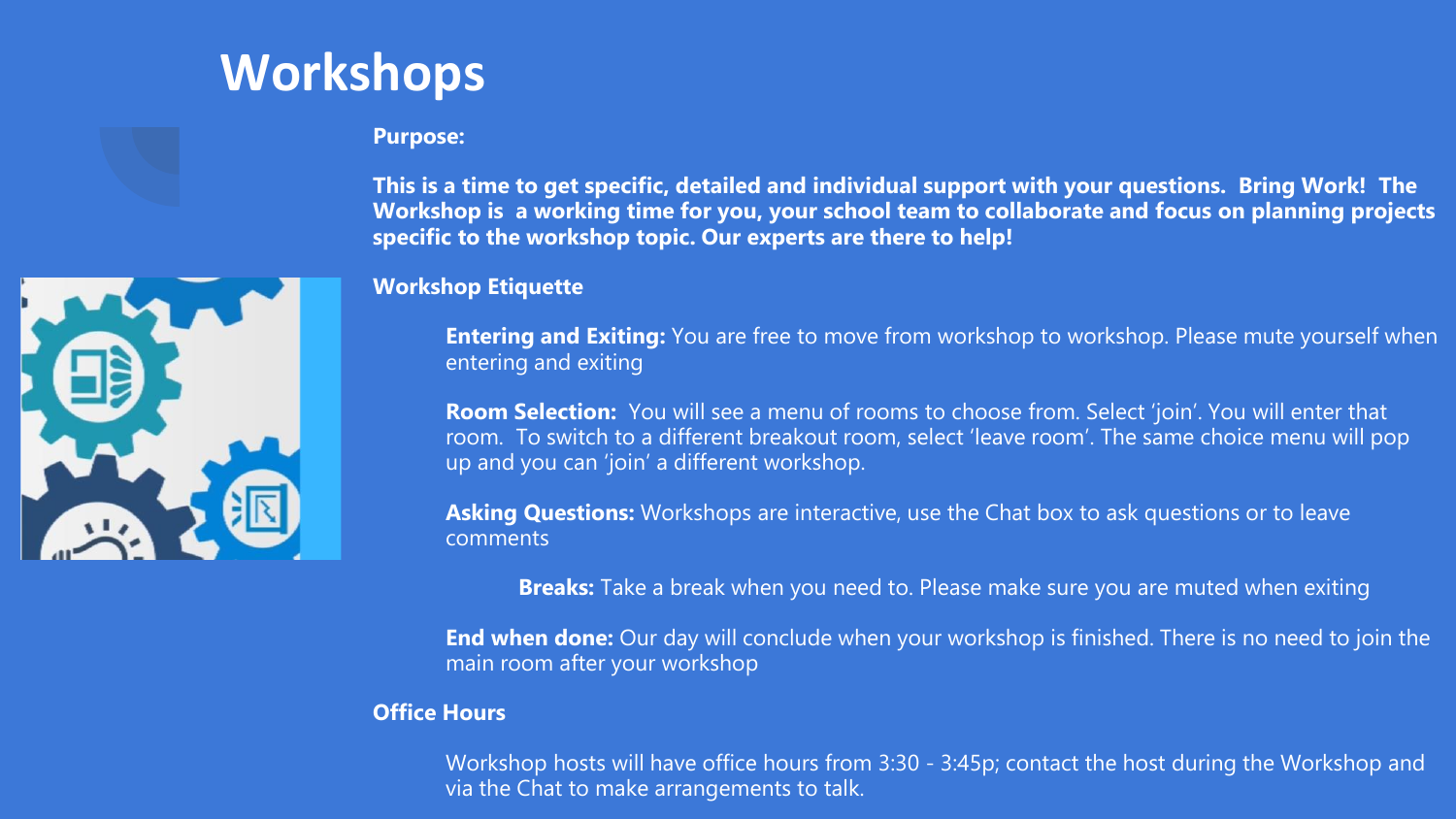## **Workshop Schedule: June 23**



1:50-3:30 Authorizer Relations Charter Application Process Crafting your Mission and Vision

3:30-3:45 Individual Office Hours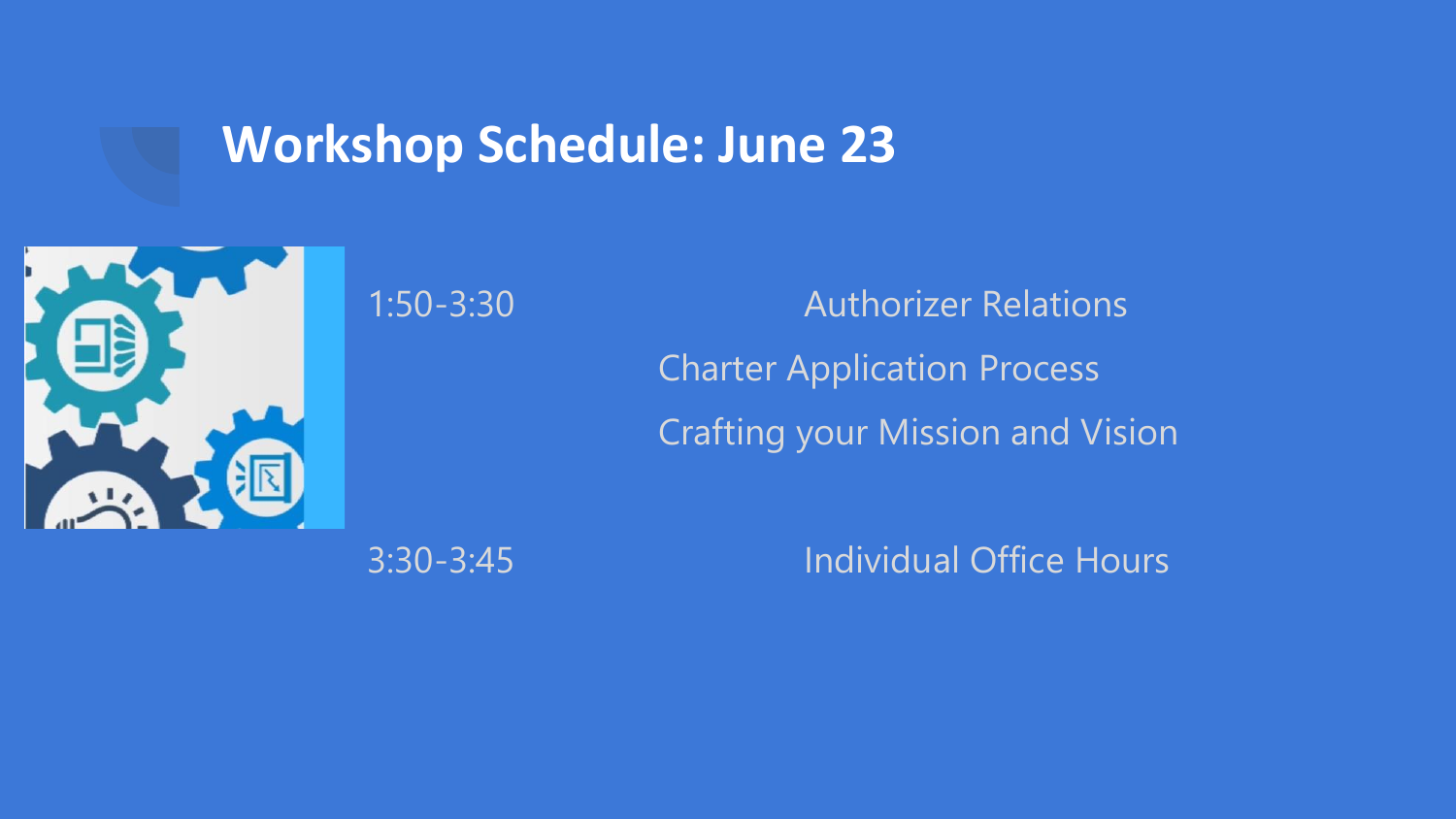## **Workshop Schedule: June 24**



1:50-3:30 Budgeting & Facilities Governance School Safety: Safe 2 Tell

3:30-3:45 Individual Office Hours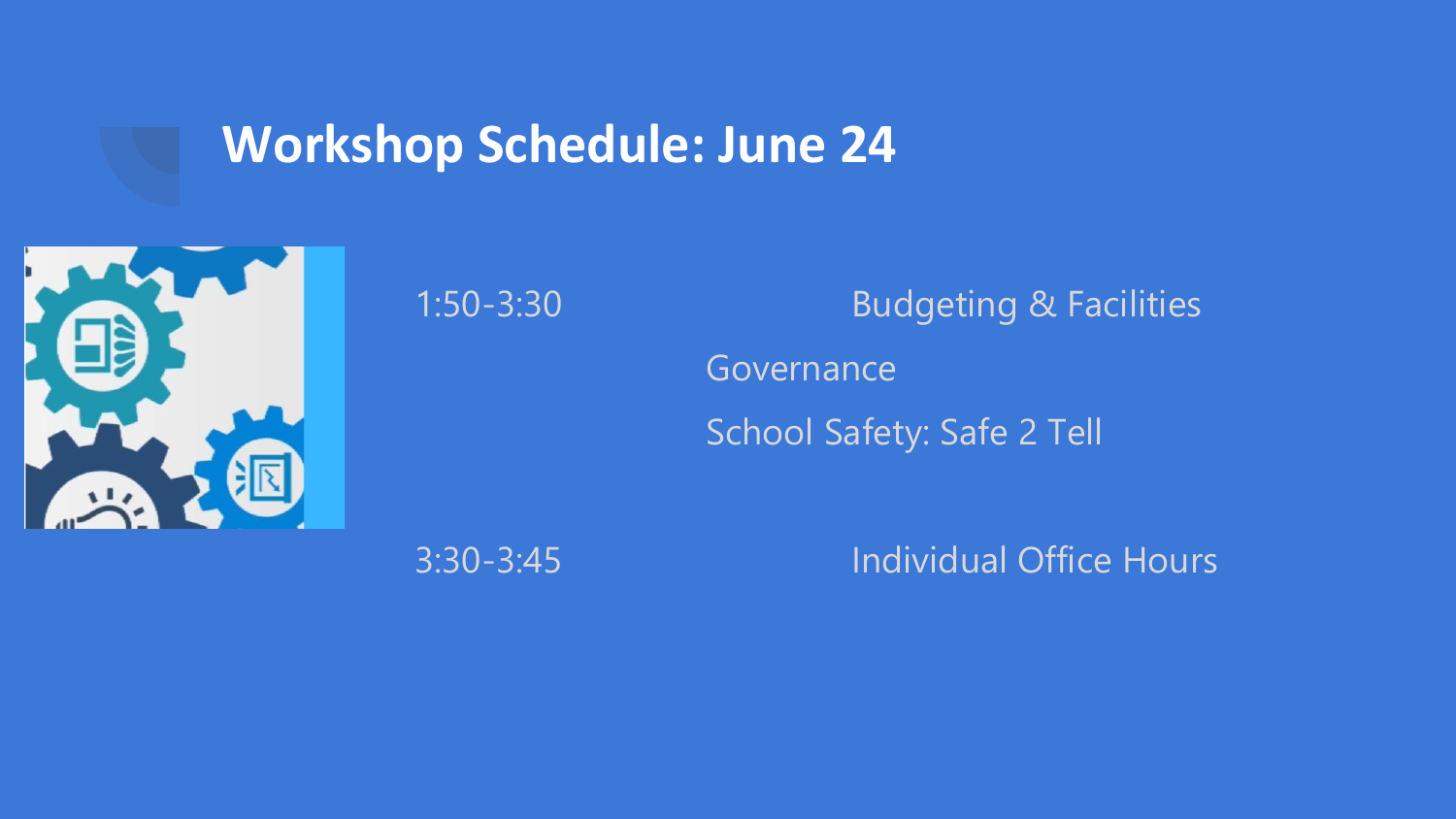## **Workshop Schedule: June 25**



Services &

1:50-3:30 Operations Round Table: Food Transportation

> HR: Best Practices Culture & Climate

3:30-3:45 Individual Office Hours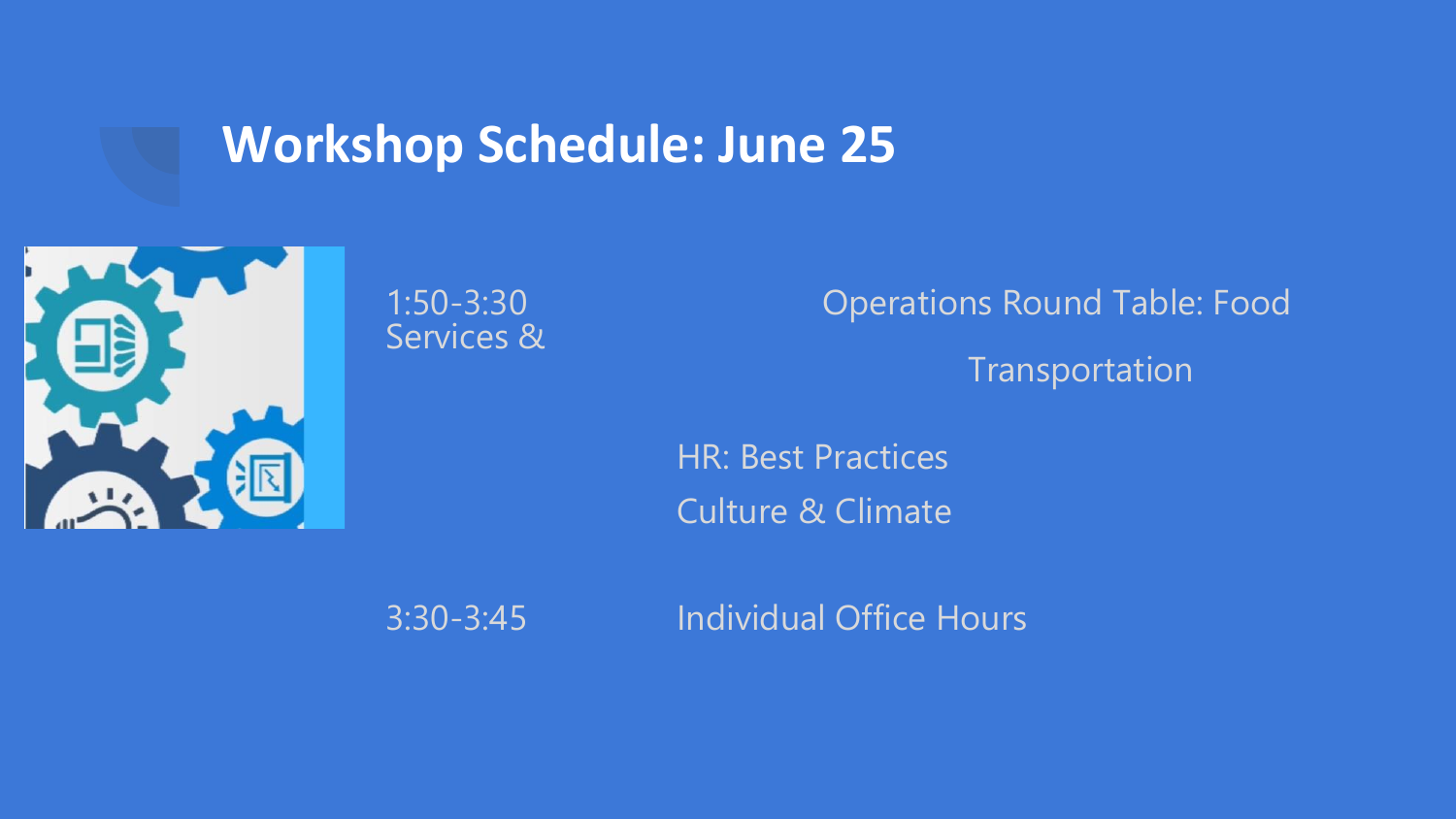## **Charter Video Stories: Animas High School, Durango Colorado**



**Things you wish you would have known during the start up process:**  Be patient! Be persistent!

Read more about AHS [here](http://animashighschool.com/why-animas/)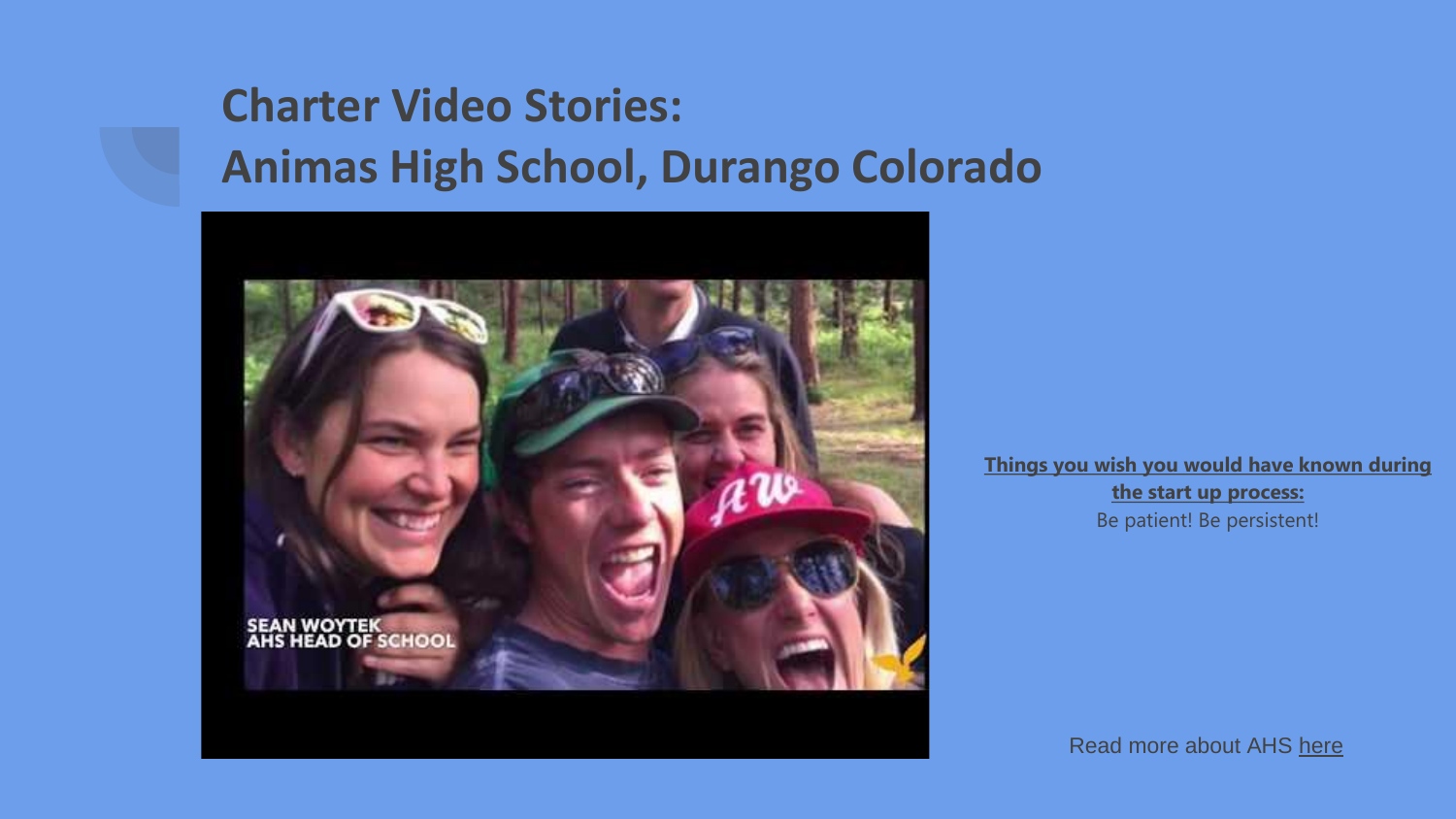### **About Animas High School**



Animas High School, a free public charter school that uses project-based learning to prepare students for career, college and life in Durango, Colorado. Founded in 2009 and Serving approximately 200 students in grades 9-12

AHS was founded by a group of parents, educators and community members who saw a need for another high school option in Durango. They researched models across the country that focused on relevance and engagement and landed on High Tech High in San Diego as a school that inspired their design. In the early days, the founders recruited staff from High Tech High alongside local educators. This core group hosted information sessions in family homes and in the community to build awareness and excitement about the new option for families who were interested in providing a relevant, engaging, excellent education for their teens. Families donated countless hours to transform a strip mall into a school. We started with just 9th grade and added a grade each year, graduating our first class in 2013. We moved to our current location in Twin Buttes in the fall of 2014, and next year will be our final year in what we affectionately call "the trailers" as we plan to move into our new, permanent building on the Fort Lewis College campus, thank to generous community support and the BEST Grant, in fall 2022.

#### **Tell us your "why"**

We are in this to change lives. The relationships our teachers create with students alongside our experiential programming and teacher-designed curricula push students to discover their passions, build 21st century skills and become engaged citizens. Everything we do is guided by our mission and values:

Animas High School prepares all students for college and postsecondary success by creating critical thinkers and engaged citizens through an innovative, student-centered, project-based curriculum. We accomplish this through:

- Rigorous academics, where all students are prepared for college success
- Culture of excellence, where students are held to high expectations
- Strong faculty relationships, where students are well known.
- Engaging learning, where students see the relevance in their education.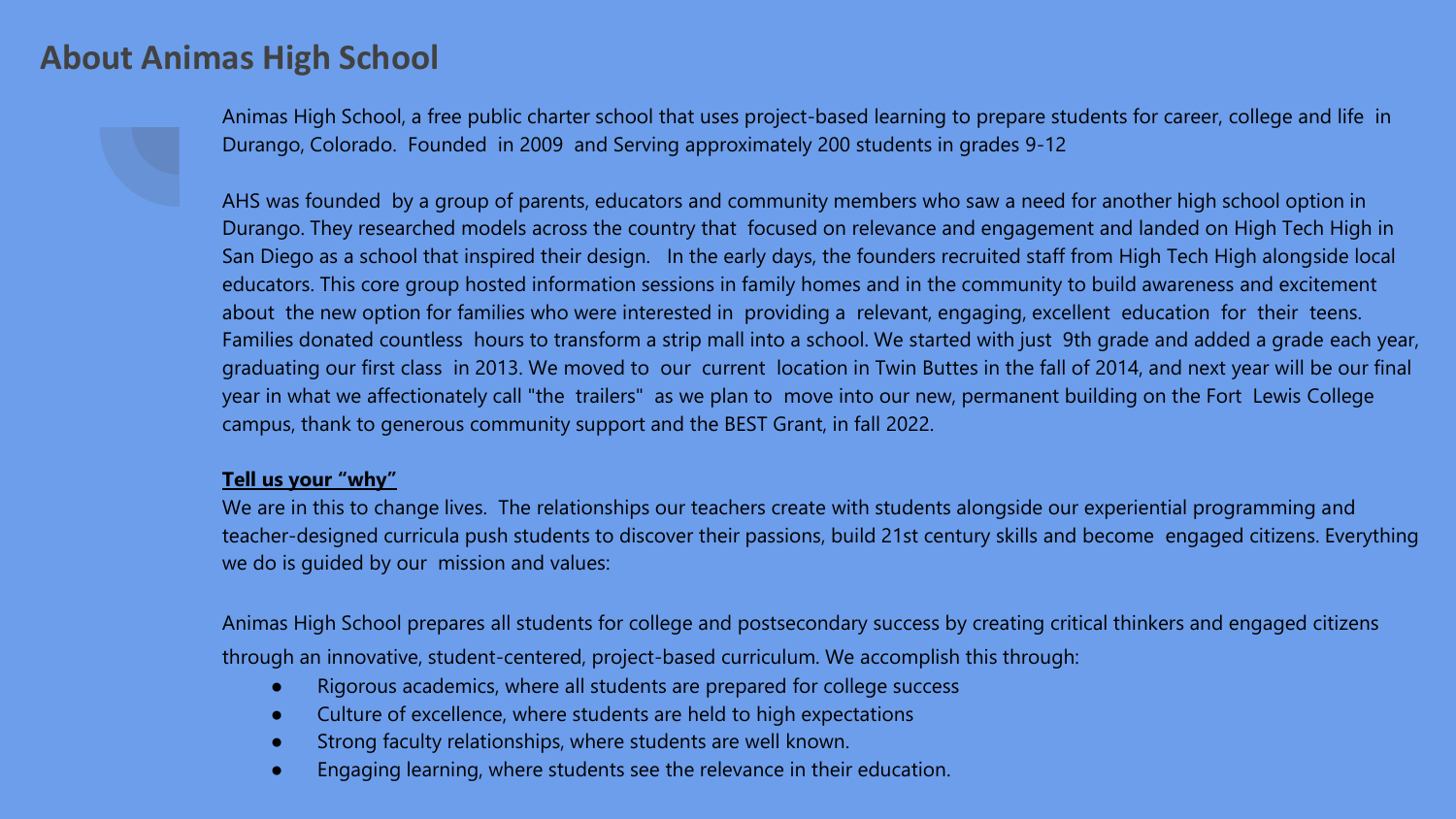## **Charter Video Stories: Battle Rock Charter School, Cortez Colorado**



Battle Rock is located in McElmo Canyon about 17 miles west of Cortez. We continue to refine our model, however it has consistently been multi-age and child centered. We utilize restorative practice and building relationships is the highest priority. We believe play and enrichment are integral to education. We also strive to be project based and place based as much as possible.

We currently have 87 students, k-6 and we also serve about 10 homeschool students.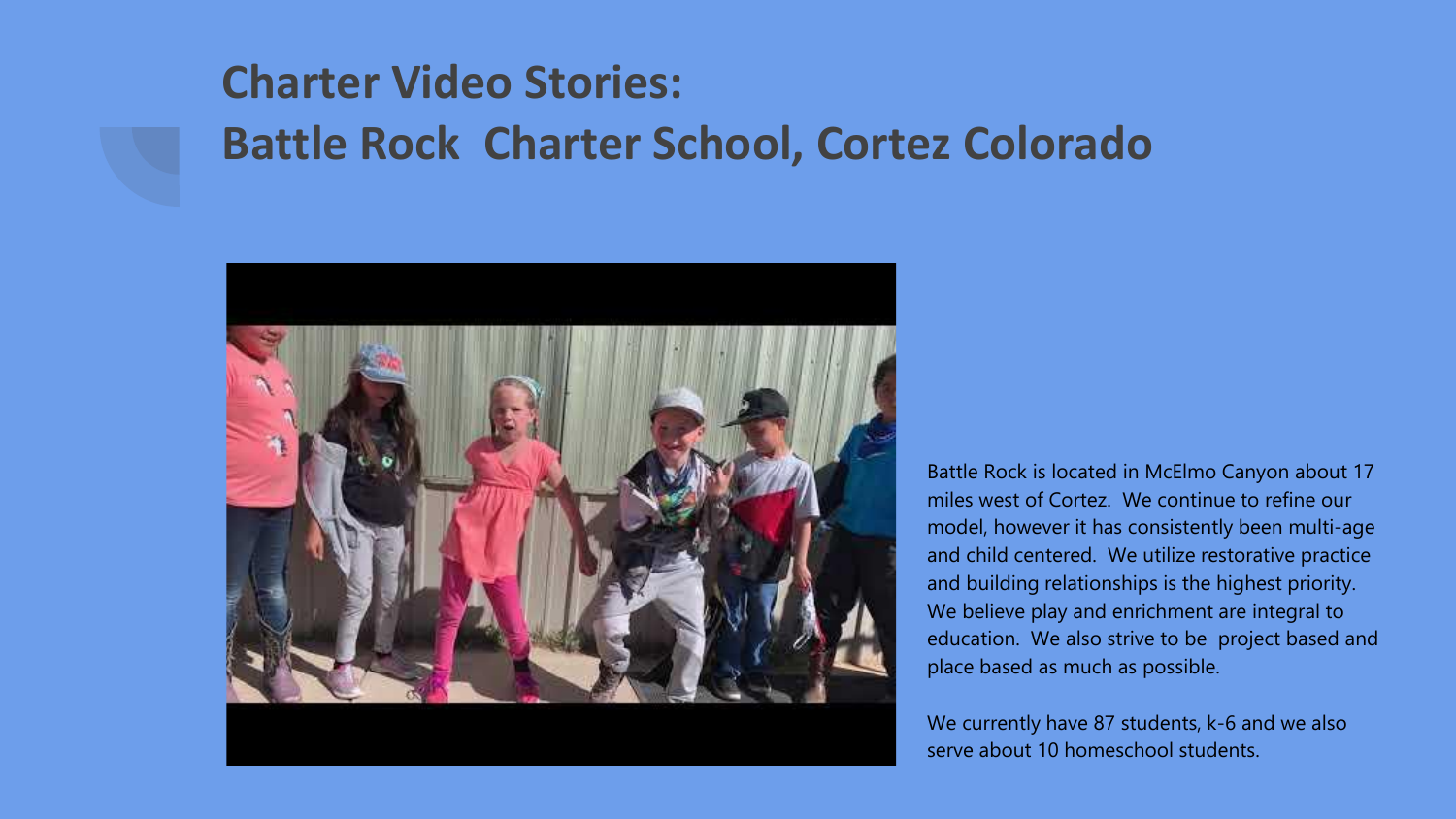## **About Battle Rock:**

Battle Rock Charter School has been in existence for over 100 years, however we became the first charter school in Colorado when the local district began closing the one room school houses. The canyon community rallied together to establish the charter in 1994. We do not have a director at Battle Rock, rather we have a shared leadership model.

#### **Some things that make us unique:**

Because we are so far from town, we have an entire day devoted to specials. Experts from surrounding areas come together and our students rotate through specials one day each week. This gives teaching staff time for meetings and planning. This year our students enjoyed STEM through Durango Power House, outdoor education with San Juan Mountain, art, music, drama, archeology through Crow Canyon, and also Sun and Soil (gardening). Typically students would rotate through 6 specials each week,

We tend to attract many students who do not do well in a traditional setting. We find that because we use restorative practice and are relationship focused, and also because we have longer recesses and flexible seating, many students who might have a behavior plan in a traditional setting, do not need a behavior plan at Battle Rock. In addition, all staff at Battle Rock are trained in the Orton Gillingham method, so we are better able to support all students in reading and phonics instruction. We are currently working to develop a strong math intervention.

I believe our school is successful because of the way our staff is structured. We do not have a director, rather a shared leadership model. All staff have a voice and are part of the decision making. As a result, we are all responsible for the success of our school. We value relationships within the staff as well, and we recognize the unique gifts everyone brings to the table. We also recognize and respect the educational training each teacher has had and trust in their ability to make decisions about curriculum and instructionrather than providing scripted curriculum. We have loosely adopted curriculum that gives us a pathway, but does not dictate the lesson or materials one must use. As a result, our teachers are passionate about their teaching and their students, and our students love to come to school. In the past 7 years we have grown from 24 students to our current number of 87 (with a waiting list); our students have achieved the highest literacy scores in our area; and we have reignited the passion for many teachers to return to the profession.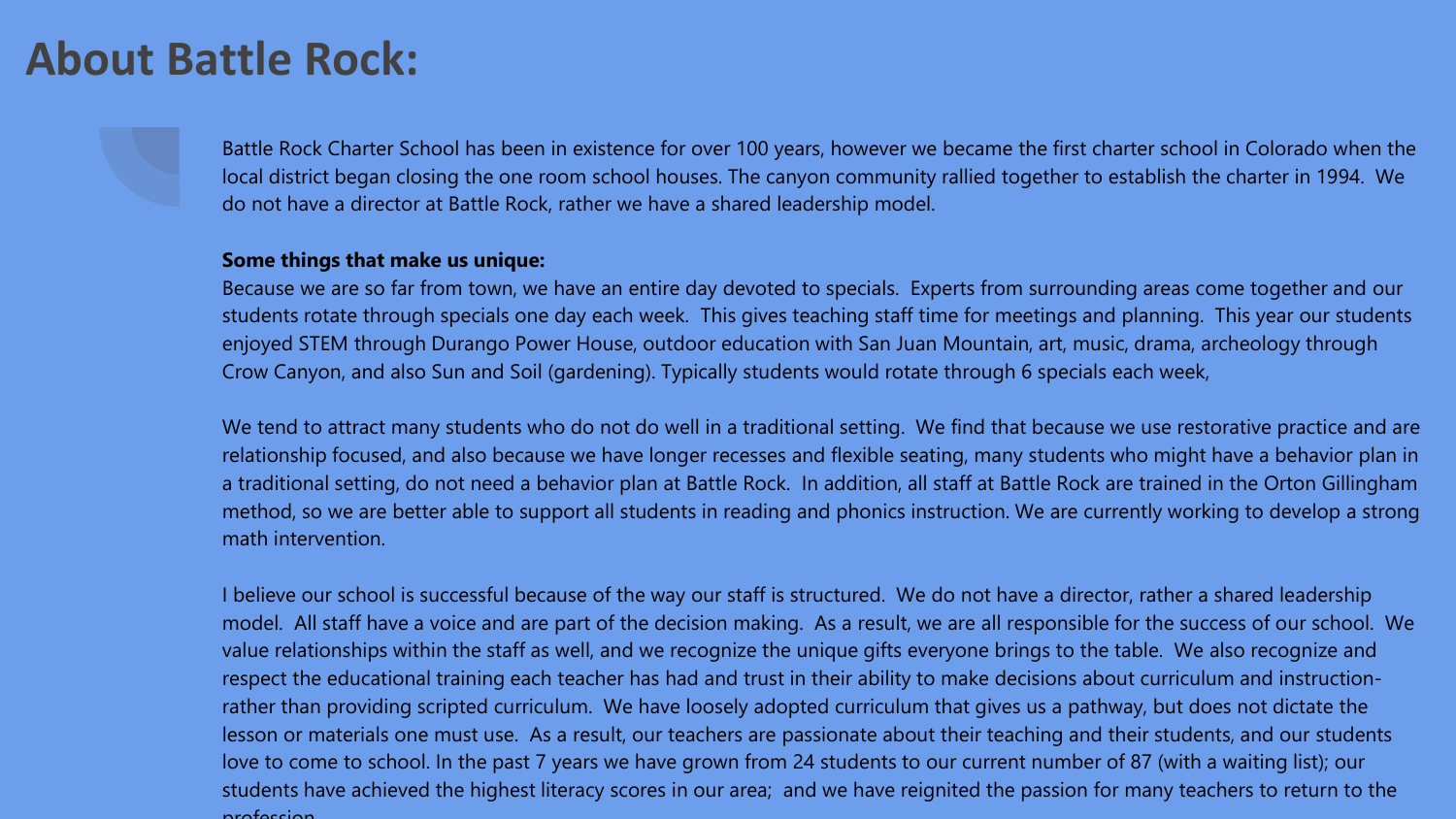## **Charter Video Stories:**

### *Past, Present or Future...the Charter Message is the same!*



A Message from Colorado League of Charter **Schools**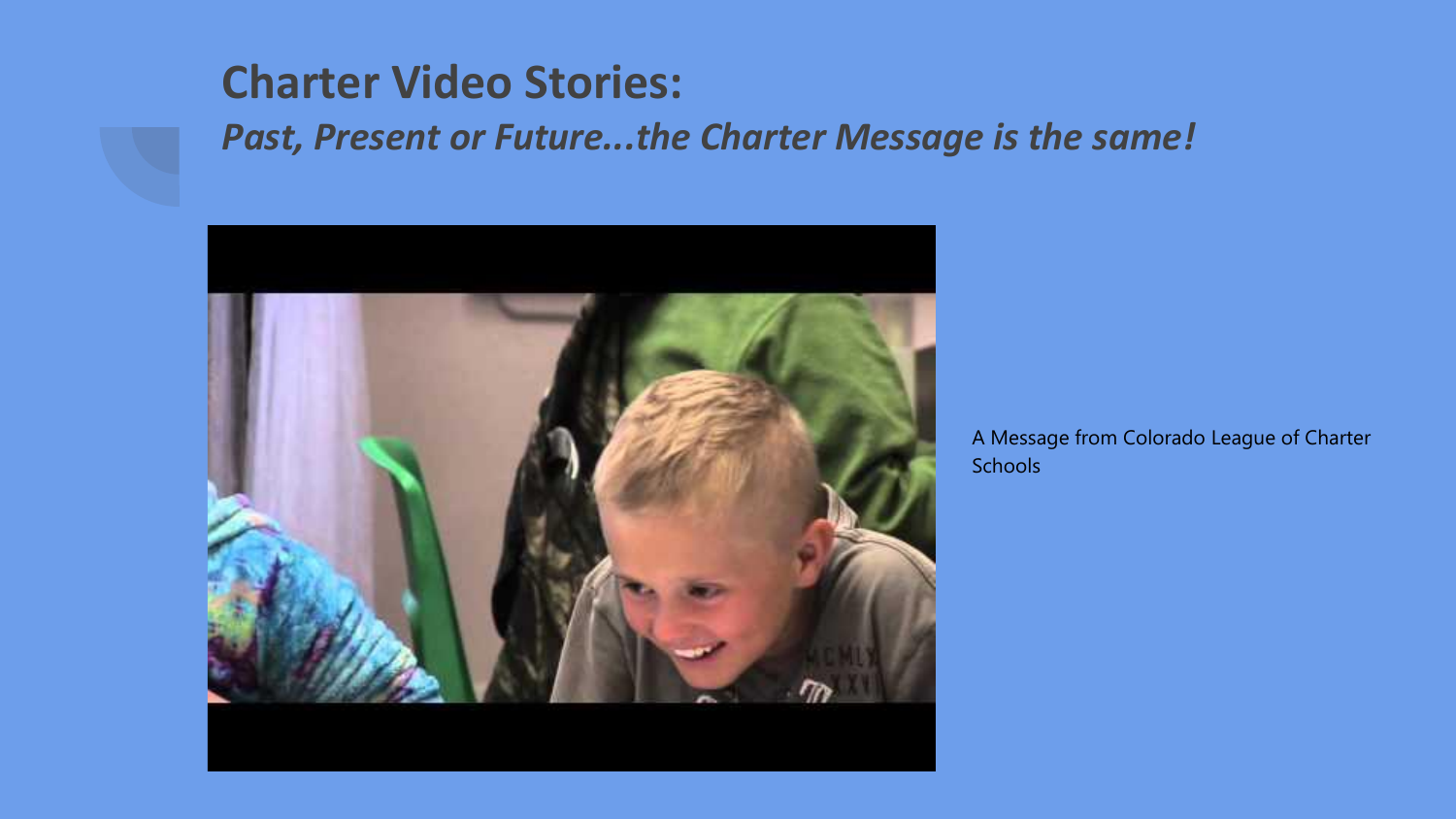## **Diversity, Equity in our Schools:** *An Address by Governor Jared Polis*